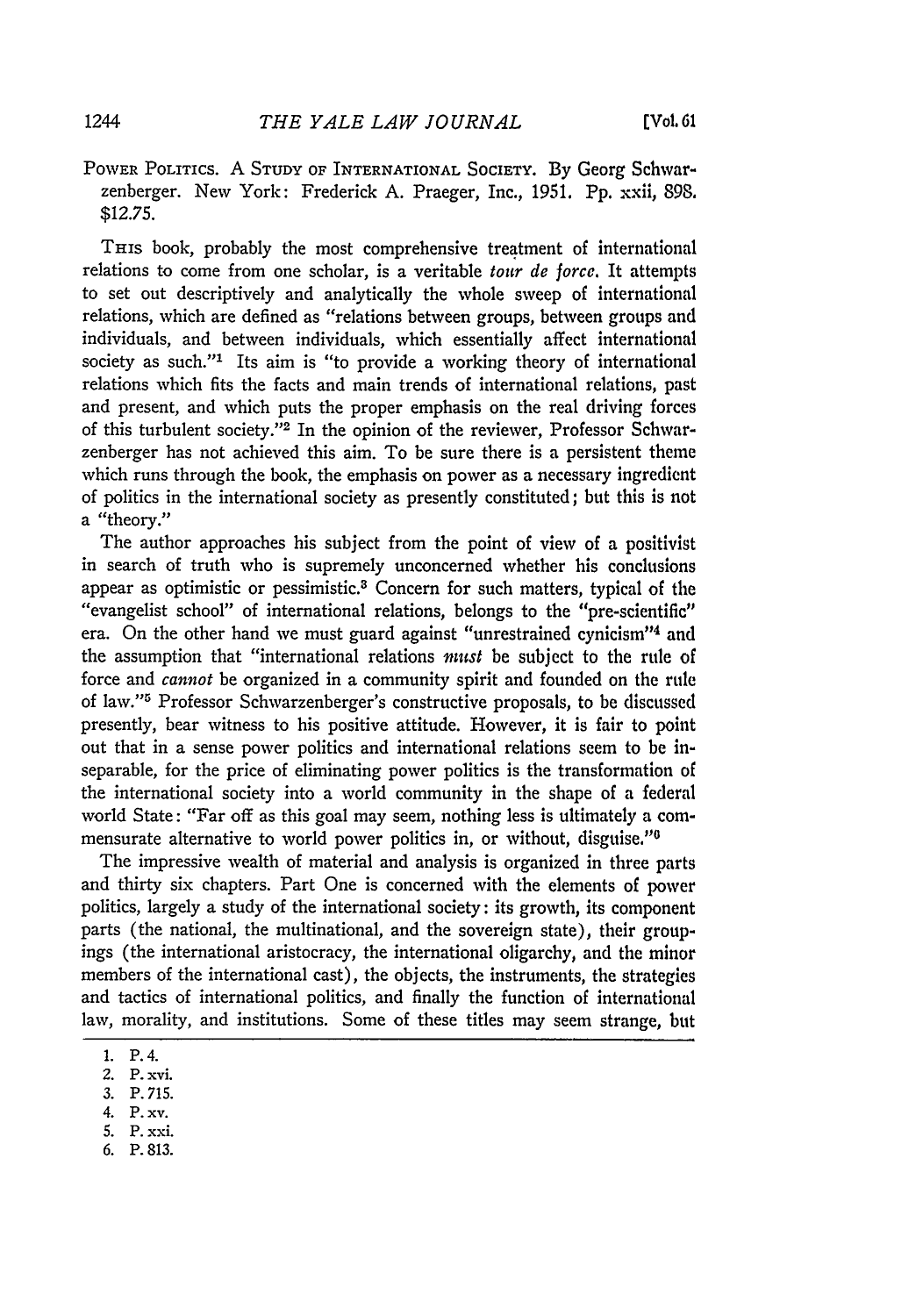the reader will meet familiar subjects under such headings as "international aristocracy," which merely refers to the States in general, or "international oligarchy," which, of course, is concerned with the great powers. Part Two is entitled "Power Politics in Disguise" and is largely devoted to international organizations, primarily the League of Nations and the United Nations, and current political problems such as Korea, Austria, Germany, Japan, etc. In Part Three the author discusses problems of international planning, revision of the United Nations Charter, and patterns of regional, functional, and federal integration.

The penetrating and lucid examination of the provisions of the Charter of the United Nations constitutes the solid core of the book and is extremely useful, considering the dearth of comprehensive and comparative studies on the subject. The author is less concerned with the interpretation of articles of the Charter than with the actual working of the United Nations organs and with the policies pursued by the great powers. There is no room here for critical analysis. No doubt some experts on the United Nations Charter will wish to disagree with the author as to interpretation and conclusion. His judgment on the United Nations, though provocative, is hardly in tune with the rest of his argument. If it were true, as the author contends, that "together with Article 27, the veto clause, these two Articles **(51** and 107) contain all that still matters in the United Nations system of collective security,"<sup>7</sup> there would be little justification for saying that "if the United Nations did not exist, something very like it would have to be invented." The United Nations system in its economic, social, humanitarian, and other non-political aspects has not scored successes which command the author's respect. Against the "gutter diplomacy" and "proletarisation of diplomatic matters"<sup>9</sup> which characterize the United Nations scene along with D.D.T. ("Diplomatic Double Talk"),10 the author lists on the credit side of the United Nations that it offers a meeting place, that it "shames" Western powers into action in such matters as civil rights and colonial administration, and that the Eastern bloc has a unifying effect on the West.<sup>11</sup>

In connection with the "United Nations Reform Pattern" there is a discussion of the Acheson Plan which, in the view of the author, "amounts to a *de* facto revision" of the Charter.<sup>12</sup> That the concept of *de* facto revision "is a strange hybrid between fact and law"'13 is frankly admitted, but this makes it hardly any more palatable. The author contends that "until the

<sup>7.</sup> P. 517.

**<sup>&</sup>amp;** P. 743.

<sup>9.</sup> P. 740.

<sup>10.</sup> See the author's satirical *vzadc-2mcion* for power-politicians in disguise, pp. **716-** 20.

<sup>11.</sup> P. 742.

<sup>12.</sup> P. 748.

<sup>13.</sup> P. 305.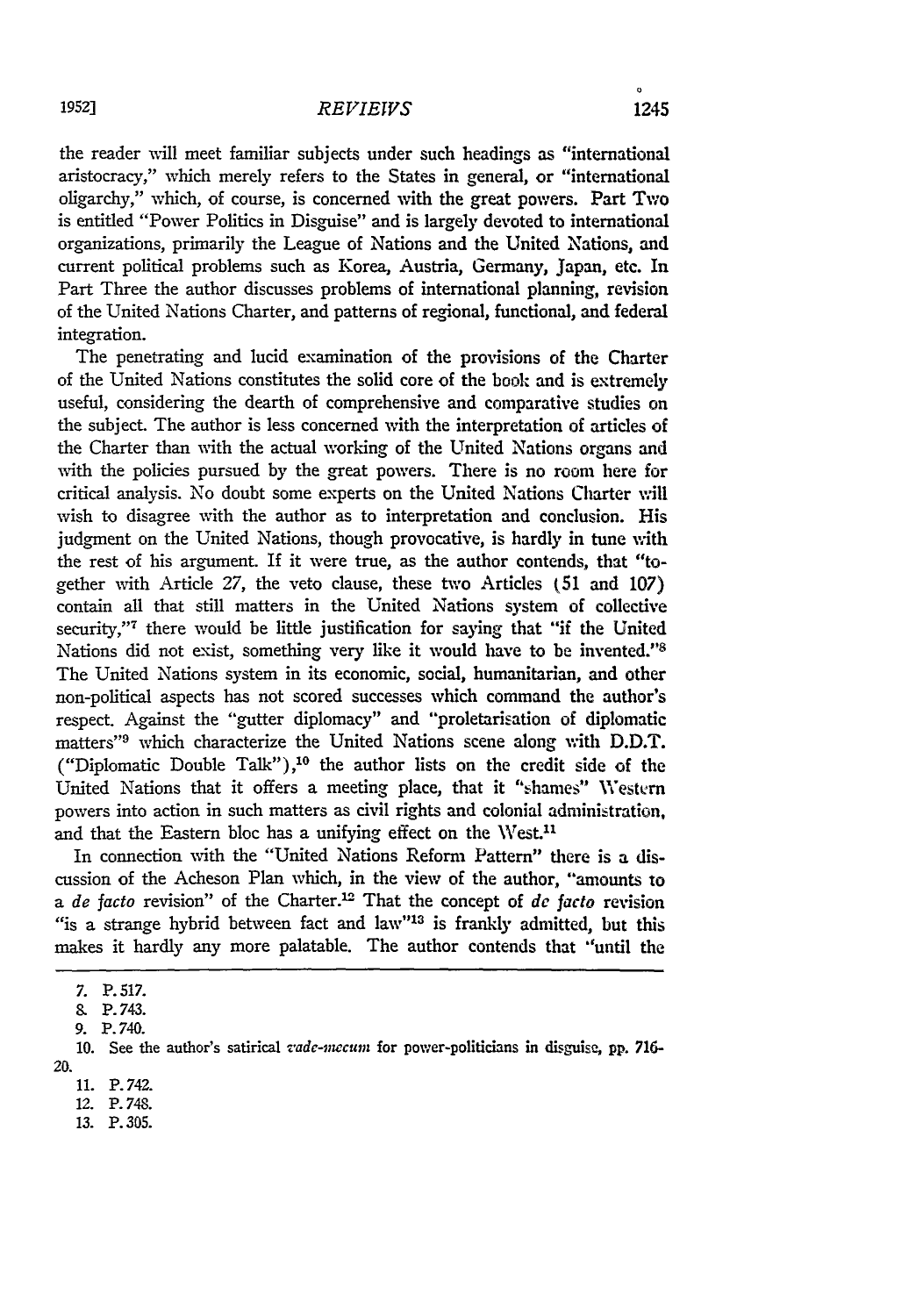adoption of the Acheson Plan (again leaving aside the freak of the Korean War), the United Nations was incapable of making its weight felt in any major conflict between East and West."<sup>14</sup> Yet one could well ask the question whether the United Nations was capable of making its weight felt after the adoption of the Acheson Plan. In the action against Communist Chinese aggression it would appear that the weight of the United Nations is not of significant magnitude.

One of the valuable parts of the book is a critical analysis and evaluation of a series of concrete nuclear patterns of functional and regional integration. In this context the author discusses the British Commonwealth, the North Atlantic Treaty Organization (NATO), the Arab League, South Asia, the Pacific Area, the Western Hemisphere, and Europe. In most of these areas there is room for functional cooperation along President Truman's Point Four program. NATO is said to comply in form with "all the criteria of collective security." $15$  However, one of the criteria of a system of collective security is that "it must be an open system and it must not be directed against any specific power as such."<sup>16</sup> It is more than doubtful that NATO is an open system in form. In reality, the author notes, NATO "is a multilateral defensive alliance against an outsider (sc. the Soviet Union)"<sup>17</sup> and, moreover, its weakness, from a functional viewpoint, is its "exclusiveness on ideological grounds."<sup>18</sup> Evaluating the relative political importance of Asia and Europe, the author warns: "[T] o argue that present-day Europe is any more important in terms of world strategy than any other area along the world frontier appears to be unrealistic."<sup>19</sup> Even the creation of a United States of Europe, he asserts, would not "affect the bipolar character of world politics."<sup>20</sup> In the context of the "great debate" on the foreign policy of the United States these warnings deserve careful scrutiny.

The combination of regional and functional approaches underlying the policy favoring European integration is not likely, we are told, to solve Europe's problems. Important factors work in the direction of European integration: the Germans, including former Nazis, political Roman Catholicism, and capitalism. For the Germans, a European federation offers "potentialities **...** for a renewed *Drang nach Osten."2'* Of political Catholicism the author writes: "All over the Continent, the Black Front has re-established itself in key positions. It has not been lost on the leaders of this power-conscious movement that Roman Catholics would have a majority in such a federation and pull very much greater political weight than their Protestant counter-

- 14. P. 749.
- **15.** P. 525.
- *16.* P. 493.
- **17.** P. 525.
- **M8** P. *770.*
- **19.** P. 789.
- 20. P. 790.
- 21. *Ibid.*